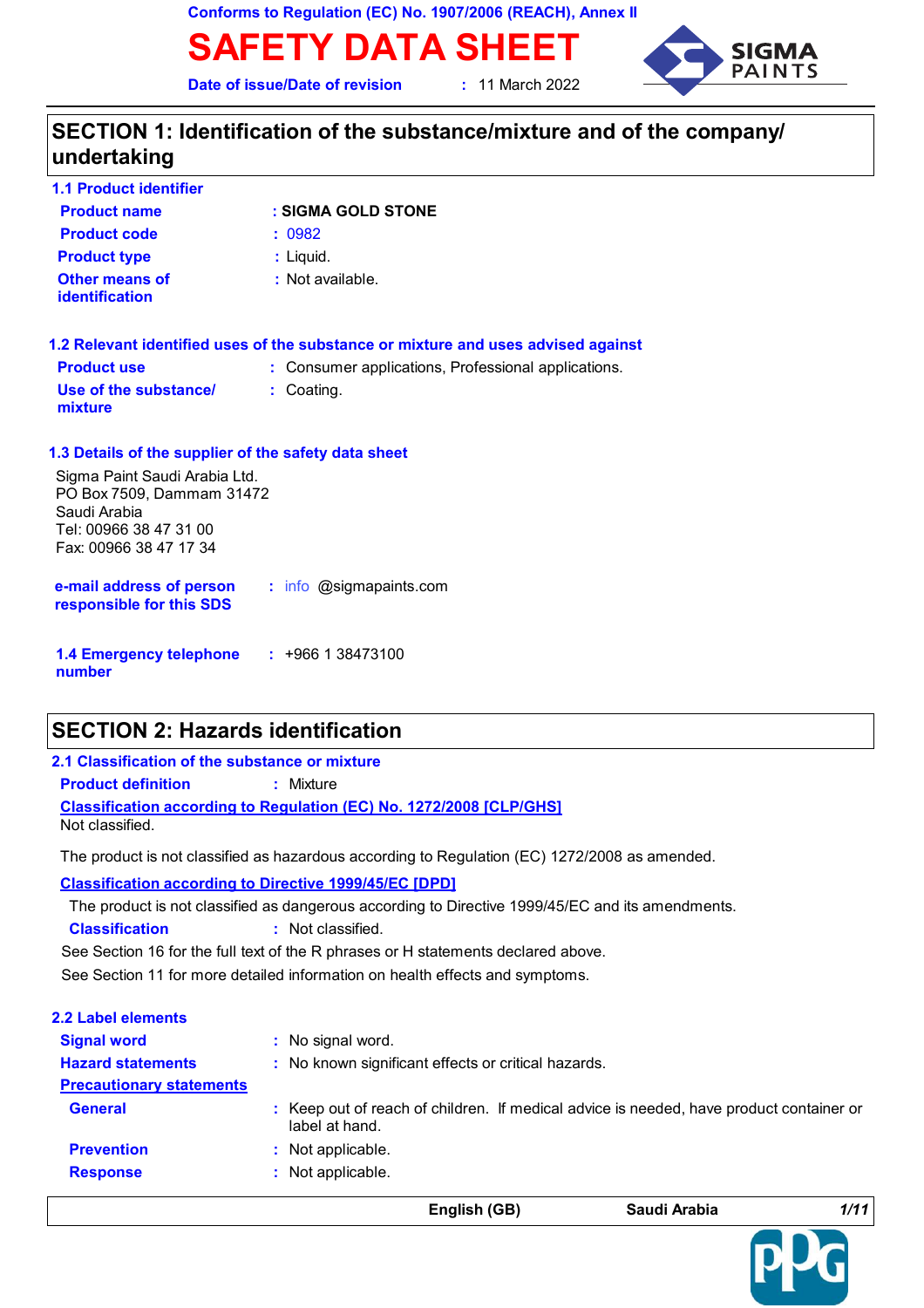# **SECTION 2: Hazards identification**

| <b>Storage</b>                                                                                                                                                  | : Not applicable.                                                                                                                                                                         |
|-----------------------------------------------------------------------------------------------------------------------------------------------------------------|-------------------------------------------------------------------------------------------------------------------------------------------------------------------------------------------|
| <b>Disposal</b>                                                                                                                                                 | : Not applicable.                                                                                                                                                                         |
| <b>Hazardous ingredients</b>                                                                                                                                    | : Not applicable.                                                                                                                                                                         |
| <b>Supplemental label</b><br>elements                                                                                                                           | : Contains reaction mass of: 5-chloro-2-methyl-4-isothiazolin-3-one [EC no. 247-500-7]<br>and 2-methyl-2H-isothiazol-3-one [EC no. 220-239-6] (3:1). May produce an allergic<br>reaction. |
| <b>Annex XVII - Restrictions</b><br>on the manufacture,<br>placing on the market and<br>use of certain dangerous<br>substances, mixtures and<br><b>articles</b> | : Not applicable.                                                                                                                                                                         |
| <b>Special packaging requirements</b>                                                                                                                           |                                                                                                                                                                                           |
| <b>Containers to be fitted</b><br>with child-resistant<br>fastenings                                                                                            | : Not applicable.                                                                                                                                                                         |
| <b>Tactile warning of danger</b>                                                                                                                                | Not applicable.<br>÷.                                                                                                                                                                     |
| 2.3 Other hazards                                                                                                                                               |                                                                                                                                                                                           |
| Other hazards which do<br>not result in classification                                                                                                          | : None known.                                                                                                                                                                             |

# **SECTION 3: Composition/information on ingredients**

**3.2 Mixtures :** Mixture

| <b>Product/ingredient</b> |                              |                  | <b>Classification</b>                                             |                                                                     |             |
|---------------------------|------------------------------|------------------|-------------------------------------------------------------------|---------------------------------------------------------------------|-------------|
| name                      | <b>Identifiers</b>           | $%$ by<br>weight | 67/548/EEC                                                        | <b>Regulation (EC) No.</b><br>1272/2008 [CLP]                       | <b>Type</b> |
| 2-butoxyethanol           | REACH #:<br>01-2119475108-36 | $\geq 1 - 3$     | Xn; R20/21/22                                                     | Acute Tox. 4, H302                                                  | [1] [2]     |
|                           | EC: 203-905-0                |                  | Xi; R36/38                                                        | Acute Tox. 4, H312                                                  |             |
|                           | CAS: 111-76-2                |                  |                                                                   | Acute Tox. 4, H332                                                  |             |
|                           | Index: 603-014-00-0          |                  |                                                                   | Skin Irrit. 2, H315                                                 |             |
|                           |                              |                  |                                                                   | Eye Irrit. 2, H319                                                  |             |
|                           |                              |                  | See Section 16 for<br>the full text of the R-<br>phrases declared | See Section 16 for the<br>full text of the H<br>statements declared |             |

**above.**

**statements declared above.**

There are no additional ingredients present which, within the current knowledge of the supplier and in the concentrations applicable, are classified as hazardous to health or the environment and hence require reporting in this section.

Type

[1] Substance classified with a health or environmental hazard

[2] Substance with a workplace exposure limit

[3] Substance meets the criteria for PBT according to Regulation (EC) No. 1907/2006, Annex XIII

[4] Substance meets the criteria for vPvB according to Regulation (EC) No. 1907/2006, Annex XIII

[5] Substance of equivalent concern

Occupational exposure limits, if available, are listed in Section 8.

#### **SUB codes represent substances without registered CAS Numbers.**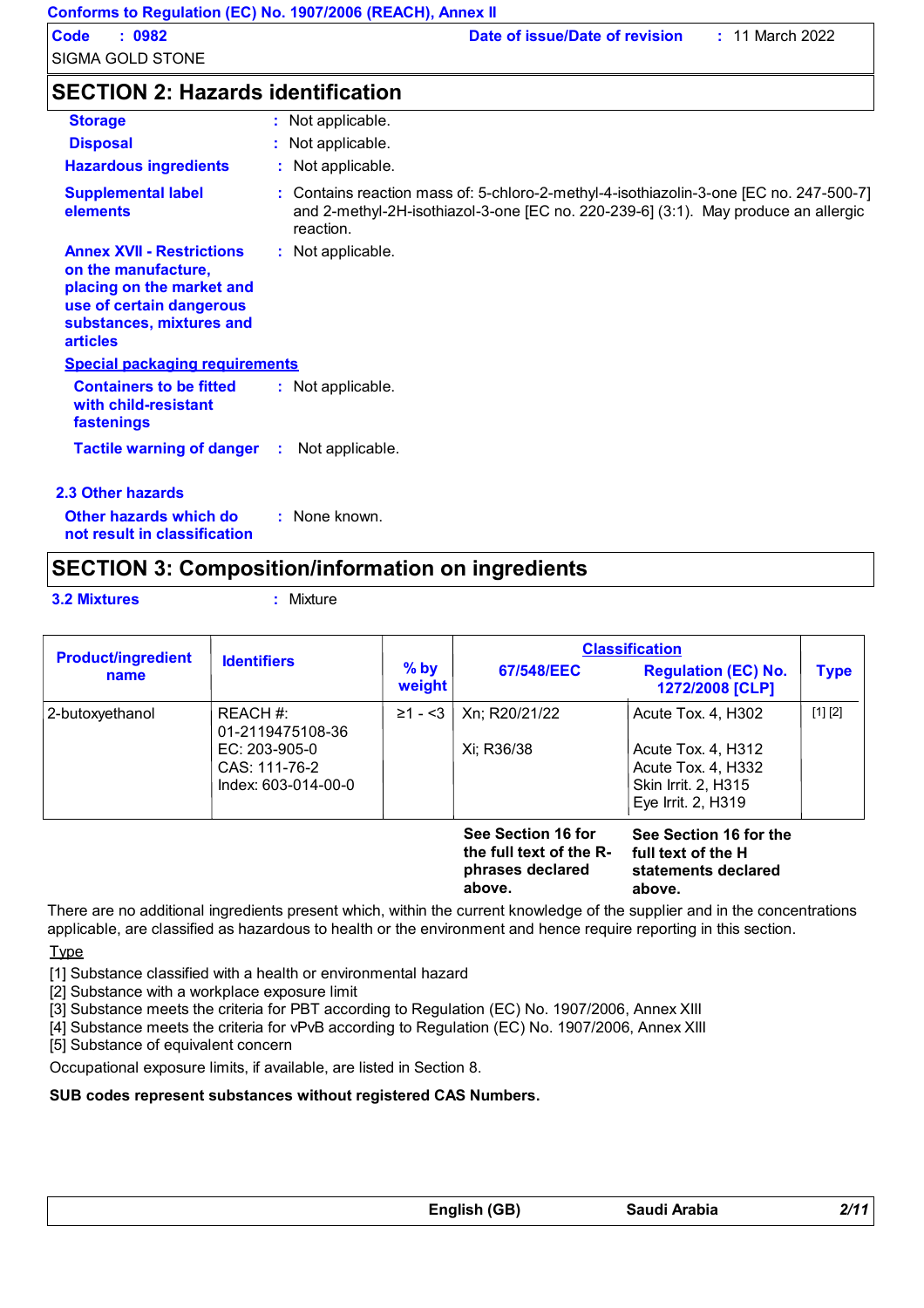# **SECTION 4: First aid measures**

| <b>4.1 Description of first aid measures</b> |                                                                                                                                                                                                        |
|----------------------------------------------|--------------------------------------------------------------------------------------------------------------------------------------------------------------------------------------------------------|
| Eye contact                                  | : Check for and remove any contact lenses. Immediately flush eyes with running water<br>for at least 15 minutes, keeping eyelids open. Seek immediate medical attention.                               |
| <b>Inhalation</b>                            | : Remove to fresh air. Keep person warm and at rest. If not breathing, if breathing is<br>irregular or if respiratory arrest occurs, provide artificial respiration or oxygen by<br>trained personnel. |
| <b>Skin contact</b>                          | : Remove contaminated clothing and shoes. Wash skin thoroughly with soap and<br>water or use recognised skin cleanser. Do NOT use solvents or thinners.                                                |
| <b>Ingestion</b>                             | : If swallowed, seek medical advice immediately and show the container or label. Keep<br>person warm and at rest. Do NOT induce vomiting.                                                              |
| <b>Protection of first-aiders</b>            | : No action shall be taken involving any personal risk or without suitable training.                                                                                                                   |

| Eye contact                         | : No known significant effects or critical hazards.                               |
|-------------------------------------|-----------------------------------------------------------------------------------|
| <b>Inhalation</b>                   | : No known significant effects or critical hazards.                               |
| <b>Skin contact</b>                 | : No known significant effects or critical hazards.                               |
| <b>Ingestion</b>                    | : No known significant effects or critical hazards.                               |
| <b>Over-exposure signs/symptoms</b> |                                                                                   |
| <b>Eye contact</b>                  | : No specific data.                                                               |
| <b>Inhalation</b>                   | : No specific data.                                                               |
| <b>Skin contact</b>                 | : No specific data.                                                               |
| <b>Ingestion</b>                    | : No specific data.                                                               |
|                                     | 4.3 Indication of any immediate medical attention and special treatment needed    |
| <b>Notes to physician</b>           | : Treat symptomatically. Contact poison treatment specialist immediately if large |

| ______________             |                                           |
|----------------------------|-------------------------------------------|
| <b>Specific treatments</b> | : No specific treatment.                  |
|                            | quantities have been ingested or inhaled. |

# **SECTION 5: Firefighting measures**

| 5.1 Extinguishing media                                   |                                                                                                                                                                                                                                  |
|-----------------------------------------------------------|----------------------------------------------------------------------------------------------------------------------------------------------------------------------------------------------------------------------------------|
| <b>Suitable extinguishing</b><br>media                    | : Use an extinguishing agent suitable for the surrounding fire.                                                                                                                                                                  |
| <b>Unsuitable extinguishing</b><br>media                  | : None known.                                                                                                                                                                                                                    |
| 5.2 Special hazards arising from the substance or mixture |                                                                                                                                                                                                                                  |
| <b>Hazards from the</b><br>substance or mixture           | : In a fire or if heated, a pressure increase will occur and the container may burst.                                                                                                                                            |
| <b>Hazardous combustion</b><br>products                   | : Decomposition products may include the following materials:<br>carbon dioxide<br>carbon monoxide<br>metal oxide/oxides                                                                                                         |
| 5.3 Advice for firefighters                               |                                                                                                                                                                                                                                  |
| <b>fighters</b>                                           | Special precautions for fire-: Promptly isolate the scene by removing all persons from the vicinity of the incident if<br>there is a fire. No action shall be taken involving any personal risk or without suitable<br>training. |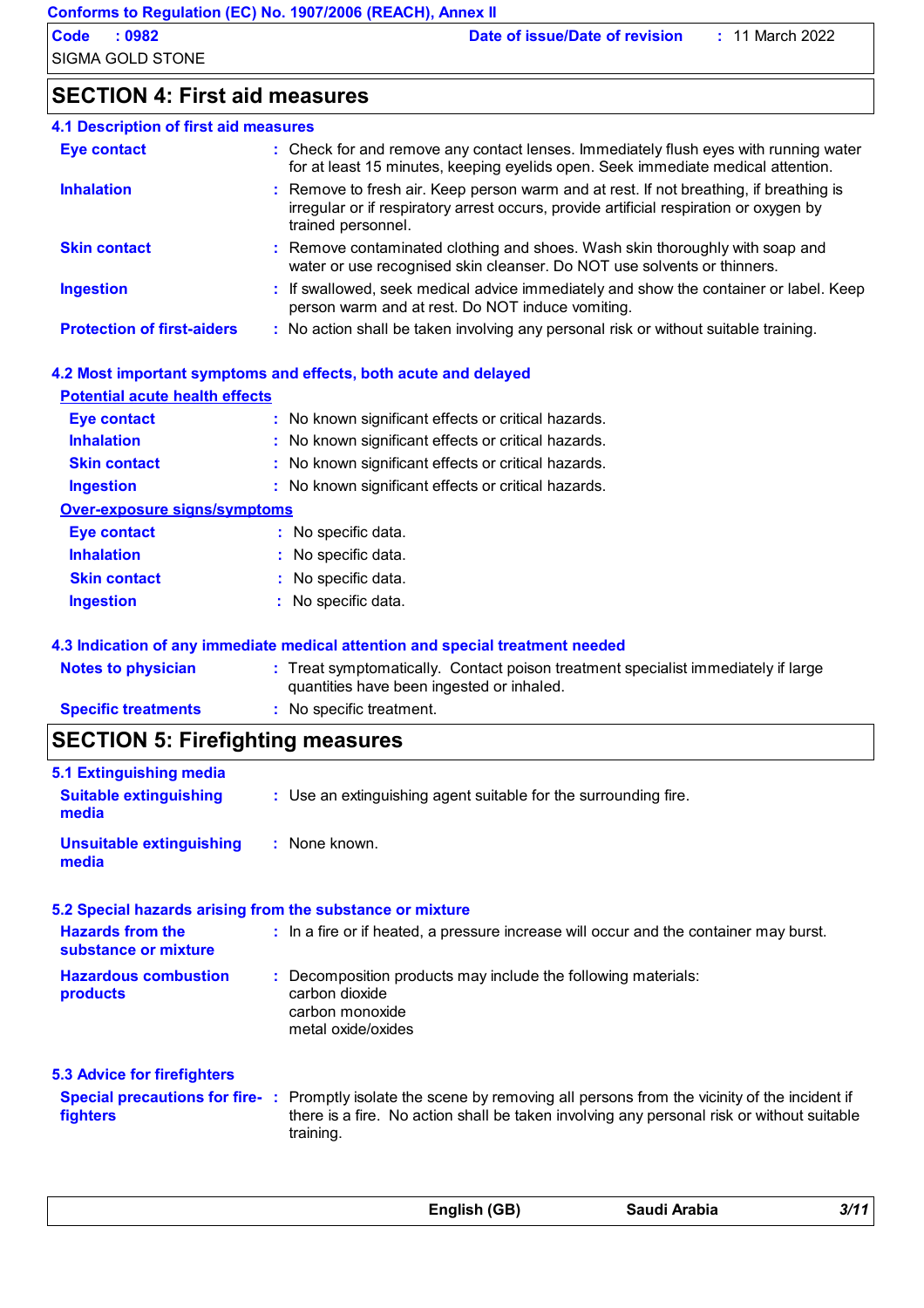|                                                          | Conforms to Regulation (EC) No. 1907/2006 (REACH), Annex II                                                                                                                                                                                                                                                                                                                                                                                                                  |
|----------------------------------------------------------|------------------------------------------------------------------------------------------------------------------------------------------------------------------------------------------------------------------------------------------------------------------------------------------------------------------------------------------------------------------------------------------------------------------------------------------------------------------------------|
| <b>Code : 0982</b>                                       | Date of issue/Date of revision<br>: 11 March 2022                                                                                                                                                                                                                                                                                                                                                                                                                            |
| <b>SIGMA GOLD STONE</b>                                  |                                                                                                                                                                                                                                                                                                                                                                                                                                                                              |
| <b>SECTION 5: Firefighting measures</b>                  |                                                                                                                                                                                                                                                                                                                                                                                                                                                                              |
| <b>Special protective</b><br>equipment for fire-fighters | : Fire-fighters should wear appropriate protective equipment and self-contained<br>breathing apparatus (SCBA) with a full face-piece operated in positive pressure<br>mode. Clothing for fire-fighters (including helmets, protective boots and gloves)<br>conforming to European standard EN 469 will provide a basic level of protection for<br>chemical incidents.                                                                                                        |
| <b>SECTION 6: Accidental release measures</b>            |                                                                                                                                                                                                                                                                                                                                                                                                                                                                              |
|                                                          | 6.1 Personal precautions, protective equipment and emergency procedures                                                                                                                                                                                                                                                                                                                                                                                                      |
| For non-emergency<br>personnel                           | : No action shall be taken involving any personal risk or without suitable training.<br>Evacuate surrounding areas. Keep unnecessary and unprotected personnel from<br>entering. Do not touch or walk through spilt material. Put on appropriate personal<br>protective equipment.                                                                                                                                                                                           |
| For emergency responders                                 | : If specialised clothing is required to deal with the spillage, take note of any<br>information in Section 8 on suitable and unsuitable materials. See also the<br>information in "For non-emergency personnel".                                                                                                                                                                                                                                                            |
| <b>6.2 Environmental</b><br>precautions                  | : Avoid dispersal of spilt material and runoff and contact with soil, waterways, drains<br>and sewers. Inform the relevant authorities if the product has caused environmental<br>pollution (sewers, waterways, soil or air).                                                                                                                                                                                                                                                |
| 6.3 Methods and material for containment and cleaning up |                                                                                                                                                                                                                                                                                                                                                                                                                                                                              |
| <b>Small spill</b>                                       | : Stop leak if without risk. Move containers from spill area. Dilute with water and mop<br>up if water-soluble. Alternatively, or if water-insoluble, absorb with an inert dry<br>material and place in an appropriate waste disposal container. Dispose of via a<br>licensed waste disposal contractor.                                                                                                                                                                     |
| <b>Large spill</b>                                       | Stop leak if without risk. Move containers from spill area. Prevent entry into sewers,<br>water courses, basements or confined areas. Wash spillages into an effluent<br>treatment plant or proceed as follows. Contain and collect spillage with non-<br>combustible, absorbent material e.g. sand, earth, vermiculite or diatomaceous earth<br>and place in container for disposal according to local regulations. Dispose of via a<br>licensed waste disposal contractor. |
| <b>6.4 Reference to other</b><br>sections                | : See Section 1 for emergency contact information.<br>See Section 8 for information on appropriate personal protective equipment.<br>See Section 13 for additional waste treatment information.                                                                                                                                                                                                                                                                              |

# **SECTION 7: Handling and storage**

The information in this section contains generic advice and guidance. The list of Identified Uses in Section 1 should be consulted for any available use-specific information provided in the Exposure Scenario(s).

#### **7.1 Precautions for safe handling**

| <b>Protective measures</b>                       | : Put on appropriate personal protective equipment (see Section 8). Eating, drinking<br>and smoking should be prohibited in areas where this material is handled, stored and<br>processed. Workers should wash hands and face before eating, drinking and<br>smoking. Remove contaminated clothing and protective equipment before entering<br>eating areas.  |
|--------------------------------------------------|---------------------------------------------------------------------------------------------------------------------------------------------------------------------------------------------------------------------------------------------------------------------------------------------------------------------------------------------------------------|
| <b>Advice on general</b><br>occupational hygiene | : Eating, drinking and smoking should be prohibited in areas where this material is<br>handled, stored and processed. Workers should wash hands and face before eating,<br>drinking and smoking. Remove contaminated clothing and protective equipment<br>before entering eating areas. See also Section 8 for additional information on<br>hygiene measures. |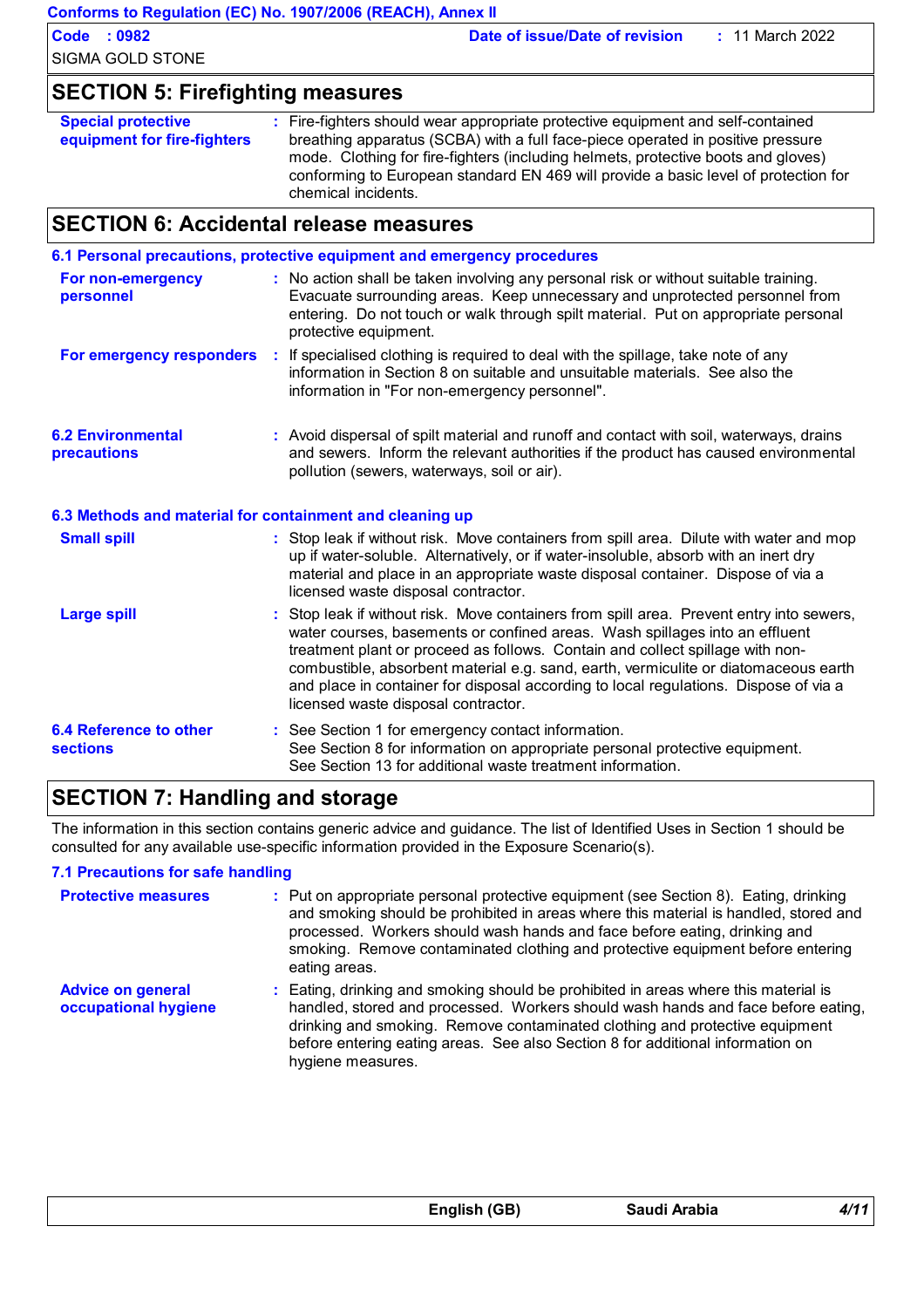| <b>7.2 Conditions for safe</b><br>storage, including any<br><i>incompatibilities</i> | : Storage temperature: 5 to $35^{\circ}$ C (41 to $95^{\circ}$ F). Store in accordance with local<br>regulations. Store in original container protected from direct sunlight in a dry, cool<br>and well-ventilated area, away from incompatible materials (see Section 10) and<br>food and drink. Keep container tightly closed and sealed until ready for use.<br>Containers that have been opened must be carefully resealed and kept upright to<br>prevent leakage. Do not store in unlabelled containers. Use appropriate<br>containment to avoid environmental contamination. |  |
|--------------------------------------------------------------------------------------|------------------------------------------------------------------------------------------------------------------------------------------------------------------------------------------------------------------------------------------------------------------------------------------------------------------------------------------------------------------------------------------------------------------------------------------------------------------------------------------------------------------------------------------------------------------------------------|--|
| 7.3 Specific end use(s)                                                              |                                                                                                                                                                                                                                                                                                                                                                                                                                                                                                                                                                                    |  |
| <b>Recommendations</b>                                                               | $:$ Not available.                                                                                                                                                                                                                                                                                                                                                                                                                                                                                                                                                                 |  |
| Industrial sector specific<br><b>solutions</b>                                       | $:$ Not available.                                                                                                                                                                                                                                                                                                                                                                                                                                                                                                                                                                 |  |

# **SECTION 8: Exposure controls/personal protection**

The information in this section contains generic advice and guidance. The list of Identified Uses in Section 1 should be consulted for any available use-specific information provided in the Exposure Scenario(s).

#### **8.1 Control parameters**

#### **Occupational exposure limits**

| <b>Product/ingredient name</b> | <b>Exposure limit values</b>                                                                                                                                                          |
|--------------------------------|---------------------------------------------------------------------------------------------------------------------------------------------------------------------------------------|
| 2-butoxyethanol                | EU OEL (Europe, 12/2009). Absorbed through skin.<br>STEL: 246 mg/m <sup>3</sup> 15 minutes.<br>STEL: 50 ppm 15 minutes.<br>TWA: 98 mg/m <sup>3</sup> 8 hours.<br>TWA: 20 ppm 8 hours. |

**Recommended monitoring procedures :** If this product contains ingredients with exposure limits, personal, workplace atmosphere or biological monitoring may be required to determine the effectiveness of the ventilation or other control measures and/or the necessity to use respiratory protective equipment. Reference should be made to monitoring standards, such as the following: European Standard EN 689 (Workplace atmospheres - Guidance for the assessment of exposure by inhalation to chemical agents for comparison with limit values and measurement strategy) European Standard EN 14042 (Workplace atmospheres - Guide for the application and use of procedures for the assessment of exposure to chemical and biological agents) European Standard EN 482 (Workplace atmospheres - General requirements for the performance of procedures for the measurement of chemical agents) Reference to national guidance documents for methods for the determination of hazardous substances will also be required.

#### **DNELs**

DNELs - Not available.

#### **PNECs**

PNECs - Not available.

| <b>8.2 Exposure controls</b><br><b>Appropriate engineering</b><br><b>controls</b><br><b>Individual protection measures</b> | contaminants.                                                                                                                                                                                                        | : Good general ventilation should be sufficient to control worker exposure to airborne                                                                                    |
|----------------------------------------------------------------------------------------------------------------------------|----------------------------------------------------------------------------------------------------------------------------------------------------------------------------------------------------------------------|---------------------------------------------------------------------------------------------------------------------------------------------------------------------------|
| <b>Hygiene measures</b>                                                                                                    | eating, smoking and using the lavatory and at the end of the working period.<br>Wash contaminated clothing before reusing. Ensure that eyewash stations and<br>safety showers are close to the workstation location. | : Wash hands, forearms and face thoroughly after handling chemical products, before<br>Appropriate techniques should be used to remove potentially contaminated clothing. |
| <b>Eye/face protection</b>                                                                                                 | : Safety glasses with side shields.                                                                                                                                                                                  |                                                                                                                                                                           |
|                                                                                                                            | English (GB)                                                                                                                                                                                                         | Saudi Arabia<br>5/1                                                                                                                                                       |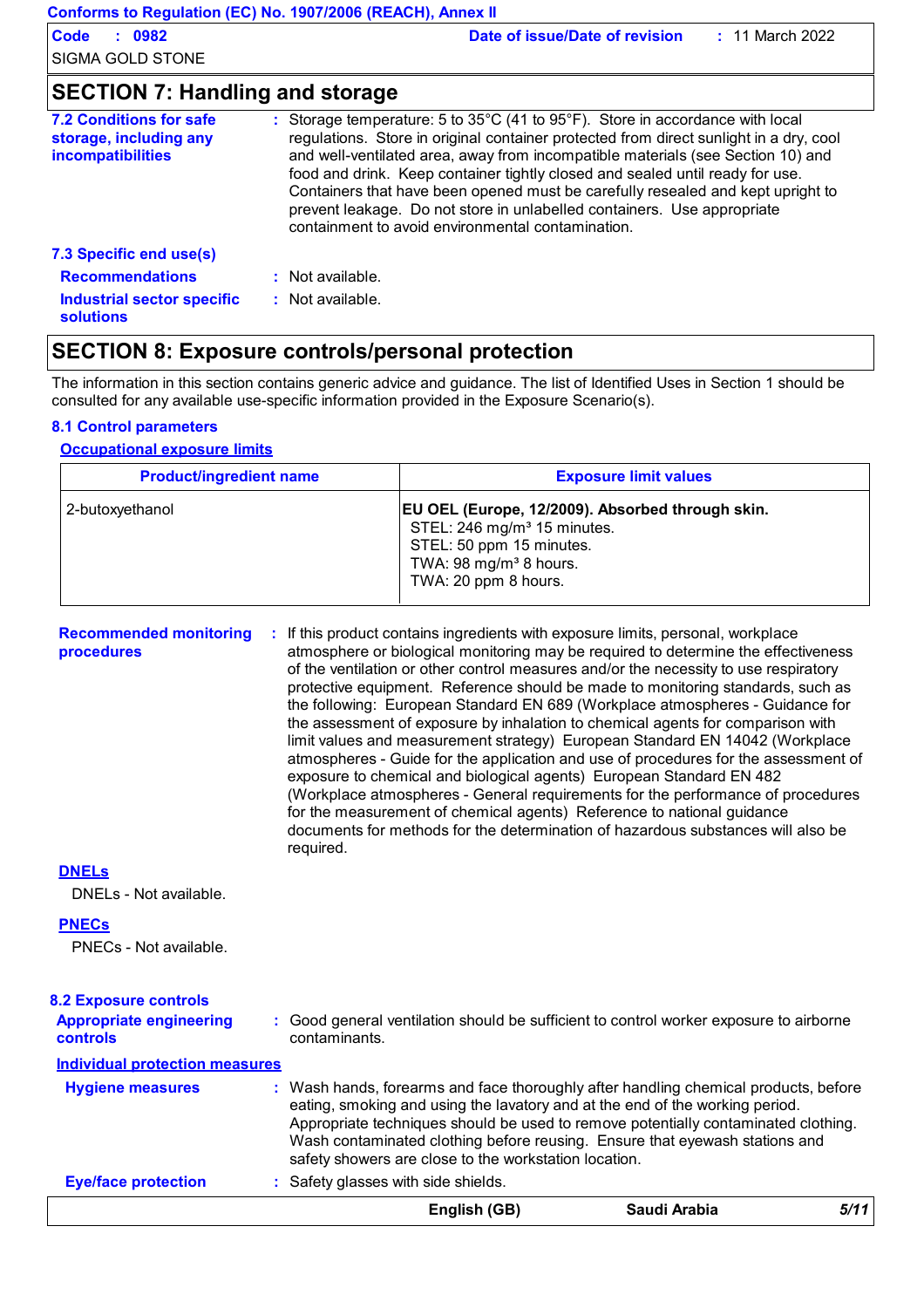# **SECTION 8: Exposure controls/personal protection**

| <b>Skin protection</b>                           |    |                                                                                                                                                                                                                                                                                                                                                                                                                                                     |
|--------------------------------------------------|----|-----------------------------------------------------------------------------------------------------------------------------------------------------------------------------------------------------------------------------------------------------------------------------------------------------------------------------------------------------------------------------------------------------------------------------------------------------|
| <b>Hand protection</b>                           |    | : Chemical-resistant, impervious gloves complying with an approved standard should<br>be worn at all times when handling chemical products if a risk assessment indicates<br>this is necessary.                                                                                                                                                                                                                                                     |
| <b>Gloves</b>                                    |    | : For prolonged or repeated handling, use the following type of gloves:                                                                                                                                                                                                                                                                                                                                                                             |
|                                                  |    | Recommended: butyl rubber                                                                                                                                                                                                                                                                                                                                                                                                                           |
| <b>Body protection</b>                           |    | : Personal protective equipment for the body should be selected based on the task<br>being performed and the risks involved and should be approved by a specialist<br>before handling this product.                                                                                                                                                                                                                                                 |
| <b>Other skin protection</b>                     |    | : Appropriate footwear and any additional skin protection measures should be<br>selected based on the task being performed and the risks involved and should be<br>approved by a specialist before handling this product.                                                                                                                                                                                                                           |
| <b>Respiratory protection</b>                    |    | Respirator selection must be based on known or anticipated exposure levels, the<br>hazards of the product and the safe working limits of the selected respirator. If<br>workers are exposed to concentrations above the exposure limit, they must use<br>appropriate, certified respirators. Use a properly fitted, air-purifying or air-fed<br>respirator complying with an approved standard if a risk assessment indicates this is<br>necessary. |
| <b>Environmental exposure</b><br><b>controls</b> | ÷. | Emissions from ventilation or work process equipment should be checked to ensure<br>they comply with the requirements of environmental protection legislation. In some<br>cases, fume scrubbers, filters or engineering modifications to the process equipment<br>will be necessary to reduce emissions to acceptable levels.                                                                                                                       |

# **SECTION 9: Physical and chemical properties**

#### >37.78°C **: Physical state Melting point/freezing point Initial boiling point and boiling range Relative density Solubility(ies)** Liquid. **: :** Not available. 1.9 **:** Partially soluble in the following materials: cold water. **: Odour** : Not available. **pH Colour** : Not available. **Evaporation rate Auto-ignition temperature Flash point :** Not available. Closed cup: Not applicable. [Product does not sustain combustion.] **: Partition coefficient: n-octanol/ :** Not available. **:** Not available. **Odour threshold water :** : Not available. **9.1 Information on basic physical and chemical properties Appearance Decomposition temperature :** Not available. **Flammability (solid, gas) :** Not available. **Material supports combustion. :** No. **Upper/lower flammability or :** Not applicable. **explosive limits** : Highest known value: 3.2 kPa (23.8 mm Hg) (at 20°C) (water). Weighted average: 2.86 kPa (21.45 mm Hg) (at 20°C) **Vapour pressure : Vapour density :** Highest known value: 4.1 (Air = 1) (2-butoxyethanol).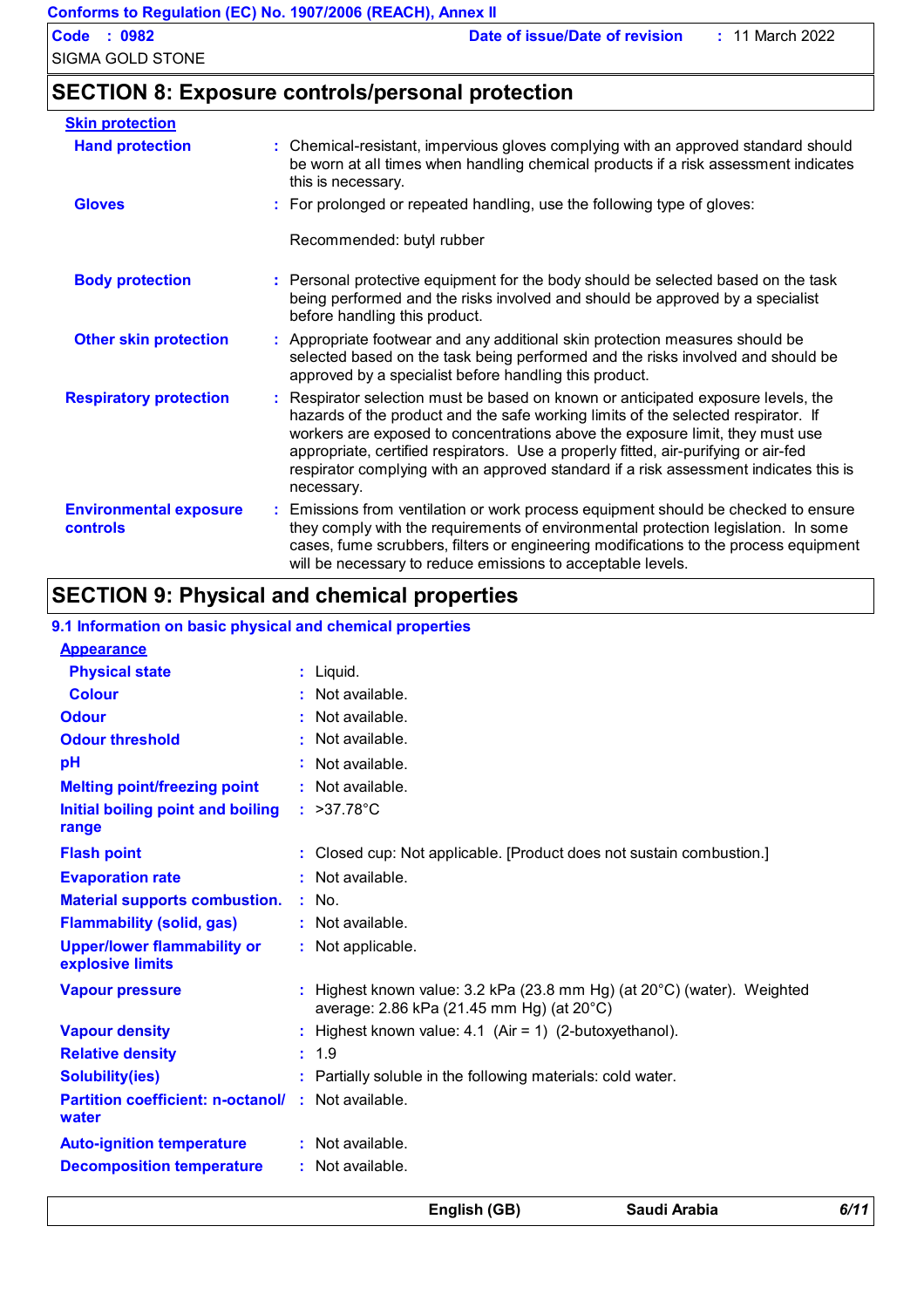|                                             | Conforms to Regulation (EC) No. 1907/2006 (REACH), Annex II                                  |
|---------------------------------------------|----------------------------------------------------------------------------------------------|
| $\therefore$ 0982<br>Code                   | Date of issue/Date of revision<br>$: 11$ March 2022                                          |
| SIGMA GOLD STONE                            |                                                                                              |
|                                             | <b>SECTION 9: Physical and chemical properties</b>                                           |
| <b>Viscosity</b>                            | $:$ > 100 s (ISO 6mm)                                                                        |
| <b>Explosive properties</b>                 | $:$ Not available.                                                                           |
| <b>Oxidising properties</b>                 | : Not available.                                                                             |
| 9.2 Other information                       |                                                                                              |
| No additional information.                  |                                                                                              |
| <b>SECTION 10: Stability and reactivity</b> |                                                                                              |
| <b>10.1 Reactivity</b>                      | : No specific test data related to reactivity available for this product or its ingredients. |

| <b>10.2 Chemical stability</b>                    | : The product is stable.                                                          |
|---------------------------------------------------|-----------------------------------------------------------------------------------|
| <b>10.3 Possibility of</b><br>hazardous reactions | : Under normal conditions of storage and use, hazardous reactions will not occur. |
| <b>10.4 Conditions to avoid</b>                   | : When exposed to high temperatures may produce hazardous decomposition           |

|                                                 | products.<br>Refer to protective measures listed in sections 7 and 8.                                                             |
|-------------------------------------------------|-----------------------------------------------------------------------------------------------------------------------------------|
| <b>10.5 Incompatible materials</b>              | Keep away from the following materials to prevent strong exothermic reactions:<br>oxidising agents, strong alkalis, strong acids. |
| <b>10.6 Hazardous</b><br>decomposition products | : Decomposition products may include the following materials: carbon monoxide,<br>carbon dioxide, smoke, oxides of nitrogen.      |

# **SECTION 11: Toxicological information**

#### **11.1 Information on toxicological effects**

#### **Acute toxicity**

| <b>Product/ingredient name</b>         | <b>Result</b>            |               | <b>Species</b>                             | <b>Dose</b>            | <b>Exposure</b> |
|----------------------------------------|--------------------------|---------------|--------------------------------------------|------------------------|-----------------|
| 2-butoxyethanol                        | LD50 Dermal<br>LD50 Oral | Rabbit<br>Rat |                                            | 220 mg/kg<br>250 mg/kg | ٠               |
| <b>Conclusion/Summary</b>              | : Not available.         |               |                                            |                        |                 |
| <b>Acute toxicity estimates</b>        |                          |               |                                            |                        |                 |
|                                        | <b>Route</b>             |               |                                            | <b>ATE value</b>       |                 |
| Oral<br>Dermal<br>Inhalation (vapours) |                          |               | 25025 mg/kg<br>55055.1 mg/kg<br>550.6 mg/l |                        |                 |
| <b>Irritation/Corrosion</b>            |                          |               |                                            |                        |                 |
| <b>Conclusion/Summary</b>              | : Not available.         |               |                                            |                        |                 |
| <b>Sensitisation</b>                   |                          |               |                                            |                        |                 |
| <b>Conclusion/Summary</b>              | : Not available.         |               |                                            |                        |                 |
| <b>Mutagenicity</b>                    |                          |               |                                            |                        |                 |
| <b>Conclusion/Summary</b>              | : Not available.         |               |                                            |                        |                 |
| <b>Carcinogenicity</b>                 |                          |               |                                            |                        |                 |
| <b>Conclusion/Summary</b>              | : Not available.         |               |                                            |                        |                 |
| <b>Reproductive toxicity</b>           |                          |               |                                            |                        |                 |
| <b>Conclusion/Summary</b>              | : Not available.         |               |                                            |                        |                 |
| <b>Teratogenicity</b>                  |                          |               |                                            |                        |                 |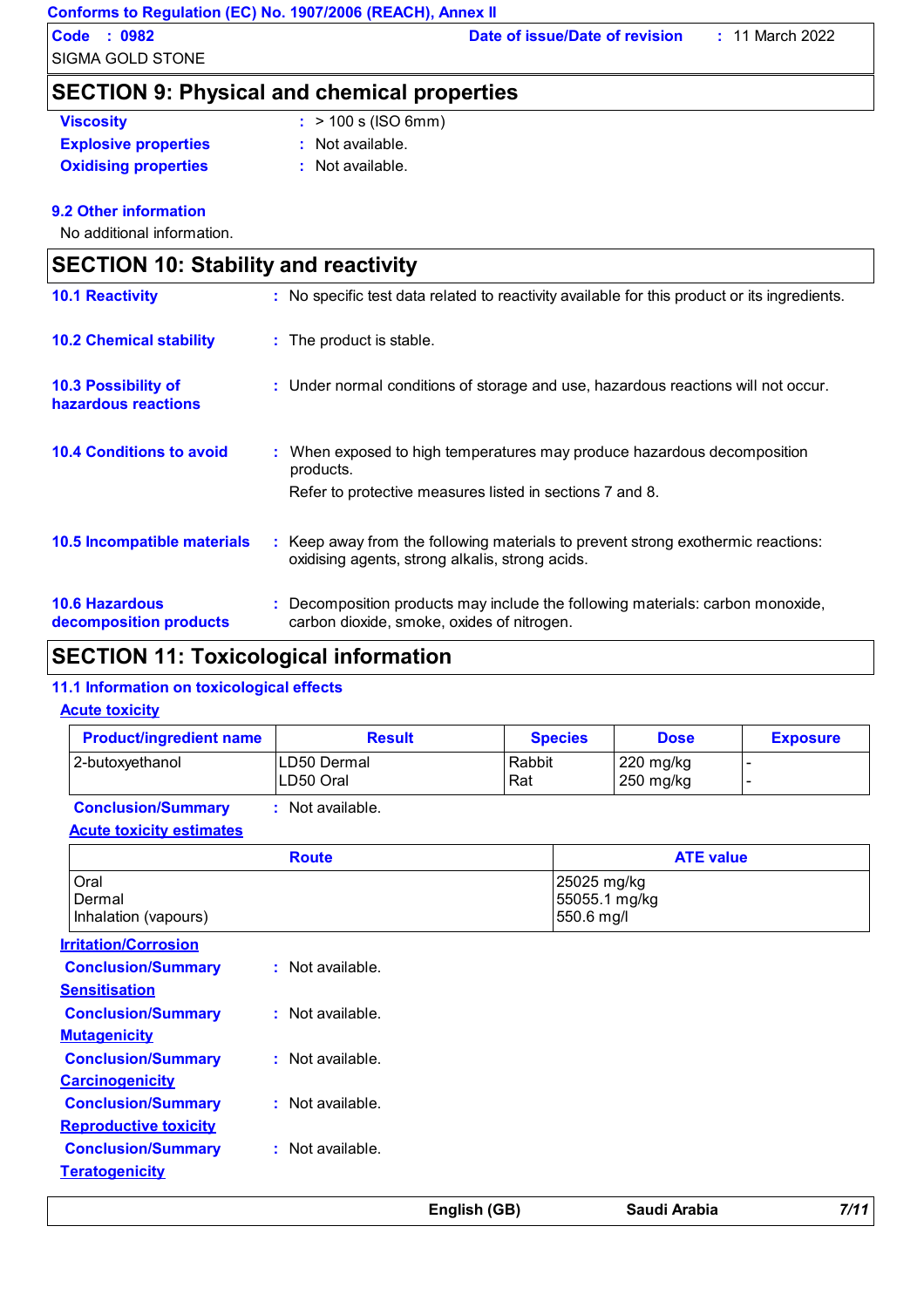| Conforms to Regulation (EC) No. 1907/2006 (REACH), Annex II |                                                                                     |                                |                   |
|-------------------------------------------------------------|-------------------------------------------------------------------------------------|--------------------------------|-------------------|
| <b>Code</b><br>: 0982                                       |                                                                                     | Date of issue/Date of revision | $: 11$ March 2022 |
| SIGMA GOLD STONE                                            |                                                                                     |                                |                   |
| <b>SECTION 11: Toxicological information</b>                |                                                                                     |                                |                   |
| <b>Conclusion/Summary</b>                                   | : Not available.                                                                    |                                |                   |
| <b>Specific target organ toxicity (single exposure)</b>     |                                                                                     |                                |                   |
| Not available.                                              |                                                                                     |                                |                   |
| <b>Specific target organ toxicity (repeated exposure)</b>   |                                                                                     |                                |                   |
| Not available.                                              |                                                                                     |                                |                   |
| <b>Aspiration hazard</b><br>Not available.                  |                                                                                     |                                |                   |
| <b>Information on the likely</b><br>routes of exposure      | $:$ Not available.                                                                  |                                |                   |
| <b>Potential acute health effects</b>                       |                                                                                     |                                |                   |
| <b>Inhalation</b>                                           | : No known significant effects or critical hazards.                                 |                                |                   |
| <b>Ingestion</b>                                            | : No known significant effects or critical hazards.                                 |                                |                   |
| <b>Skin contact</b>                                         | : No known significant effects or critical hazards.                                 |                                |                   |
| <b>Eye contact</b>                                          | : No known significant effects or critical hazards.                                 |                                |                   |
|                                                             | <u>Symptoms related to the physical, chemical and toxicological characteristics</u> |                                |                   |

**Potential chronic health effects Skin contact Ingestion** No specific data. **:** No specific data. **: Eye contact :** No specific data. **Delayed and immediate effects and also chronic effects from short and long term exposure Short term exposure Long term exposure Potential immediate effects Potential delayed effects :** Not available. **:** Not available. **Potential immediate effects Potential delayed effects :** Not available. **:** Not available.

**Inhalation :** No specific data.

Not available.

| <b>Conclusion/Summary</b>    | : Not available.                                    |
|------------------------------|-----------------------------------------------------|
| <b>General</b>               | : No known significant effects or critical hazards. |
| <b>Carcinogenicity</b>       | : No known significant effects or critical hazards. |
| <b>Mutagenicity</b>          | : No known significant effects or critical hazards. |
| <b>Teratogenicity</b>        | : No known significant effects or critical hazards. |
| <b>Developmental effects</b> | : No known significant effects or critical hazards. |
| <b>Fertility effects</b>     | : No known significant effects or critical hazards. |
| <b>Other information</b>     | : Not available.                                    |

There are no data available on the mixture itself. The mixture is not classified as dangerous according to Directive 1999/45/EC and its amendments.

Repeated or prolonged contact with the mixture may cause removal of natural fat from the skin, resulting in nonallergic contact dermatitis and absorption through the skin.

If splashed in the eyes, the liquid may cause irritation and reversible damage.

This takes into account, where known, delayed and immediate effects and also chronic effects of components from short-term and long-term exposure by oral, inhalation and dermal routes of exposure and eye contact.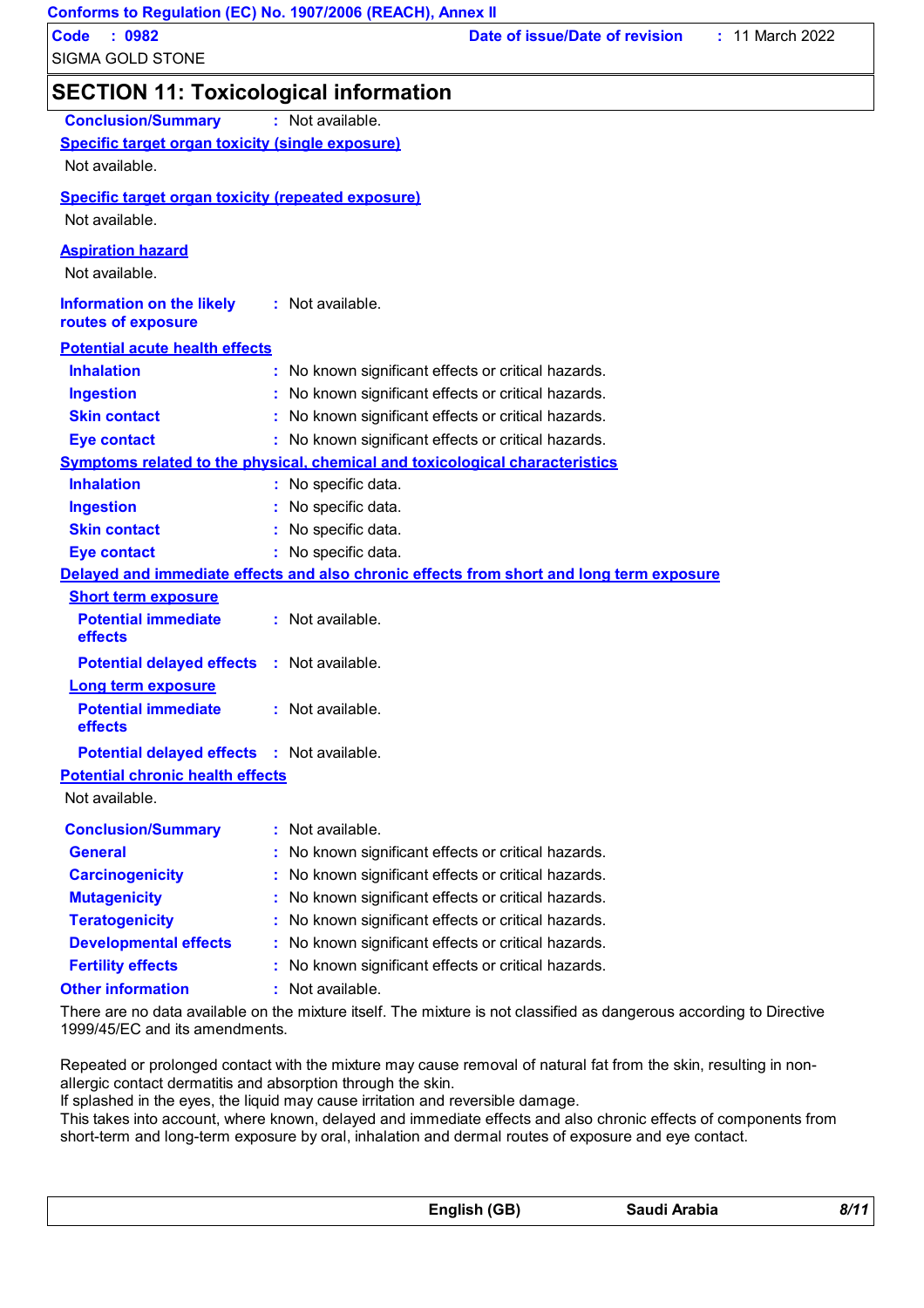# **SECTION 12: Ecological information**

### **12.1 Toxicity**

**Conclusion/Summary :** Not available.

#### **12.2 Persistence and degradability**

| <b>Conclusion/Summary</b>      | Not available.           |                   |                  |
|--------------------------------|--------------------------|-------------------|------------------|
| <b>Product/ingredient name</b> | <b>Aquatic half-life</b> | <b>Photolysis</b> | Biodegradability |
| 2-butoxyethanol                | $\sim$                   |                   | Readily          |

#### **12.3 Bioaccumulative potential**

| <b>Product/ingredient name</b> | <b>LogP</b> <sub>ow</sub> | <b>BCF</b> | <b>Potential</b> |
|--------------------------------|---------------------------|------------|------------------|
| 2-butoxyethanol                | 0.81                      |            | <b>I</b> ow      |

| <b>12.4 Mobility in soil</b>                            |                    |
|---------------------------------------------------------|--------------------|
| <b>Soil/water partition</b><br><b>coefficient (Koc)</b> | : Not available.   |
| <b>Mobility</b>                                         | $:$ Not available. |

| 12.5 Results of PBT and vPvB assessment |                   |
|-----------------------------------------|-------------------|
| <b>PBT</b>                              | : Not applicable. |
| <b>vPvB</b>                             | : Not applicable. |

# **SECTION 13: Disposal considerations**

The information in this section contains generic advice and guidance. The list of Identified Uses in Section 1 should be consulted for any available use-specific information provided in the Exposure Scenario(s).

| <b>13.1 Waste treatment methods</b>   |                                                                                                                                                                                                                                                                                                                                                                                                                                                                                                                                                     |
|---------------------------------------|-----------------------------------------------------------------------------------------------------------------------------------------------------------------------------------------------------------------------------------------------------------------------------------------------------------------------------------------------------------------------------------------------------------------------------------------------------------------------------------------------------------------------------------------------------|
| <b>Product</b>                        |                                                                                                                                                                                                                                                                                                                                                                                                                                                                                                                                                     |
| <b>Methods of disposal</b>            | : The generation of waste should be avoided or minimised wherever possible.<br>Disposal of this product, solutions and any by-products should at all times comply<br>with the requirements of environmental protection and waste disposal legislation and<br>any regional local authority requirements. Dispose of surplus and non-recyclable<br>products via a licensed waste disposal contractor. Waste should not be disposed of<br>untreated to the sewer unless fully compliant with the requirements of all authorities<br>with jurisdiction. |
| <b>Hazardous waste</b>                | $:$ Yes.                                                                                                                                                                                                                                                                                                                                                                                                                                                                                                                                            |
| <b>European waste catalogue (EWC)</b> |                                                                                                                                                                                                                                                                                                                                                                                                                                                                                                                                                     |
| <b>Waste code</b>                     | <b>Waste designation</b>                                                                                                                                                                                                                                                                                                                                                                                                                                                                                                                            |
| 08 01 11*                             | waste paint and varnish containing organic solvents or other dangerous substances                                                                                                                                                                                                                                                                                                                                                                                                                                                                   |
| <b>Packaging</b>                      |                                                                                                                                                                                                                                                                                                                                                                                                                                                                                                                                                     |
| <b>Methods of disposal</b>            | : The generation of waste should be avoided or minimised wherever possible. Waste<br>packaging should be recycled. Incineration or landfill should only be considered<br>when recycling is not feasible.                                                                                                                                                                                                                                                                                                                                            |
| <b>Type of packaging</b>              | European waste catalogue (EWC)                                                                                                                                                                                                                                                                                                                                                                                                                                                                                                                      |
| Container                             | 15 01 06<br>mixed packaging                                                                                                                                                                                                                                                                                                                                                                                                                                                                                                                         |
|                                       |                                                                                                                                                                                                                                                                                                                                                                                                                                                                                                                                                     |

| English (GB) | Saudi Arabia | 9/11 |
|--------------|--------------|------|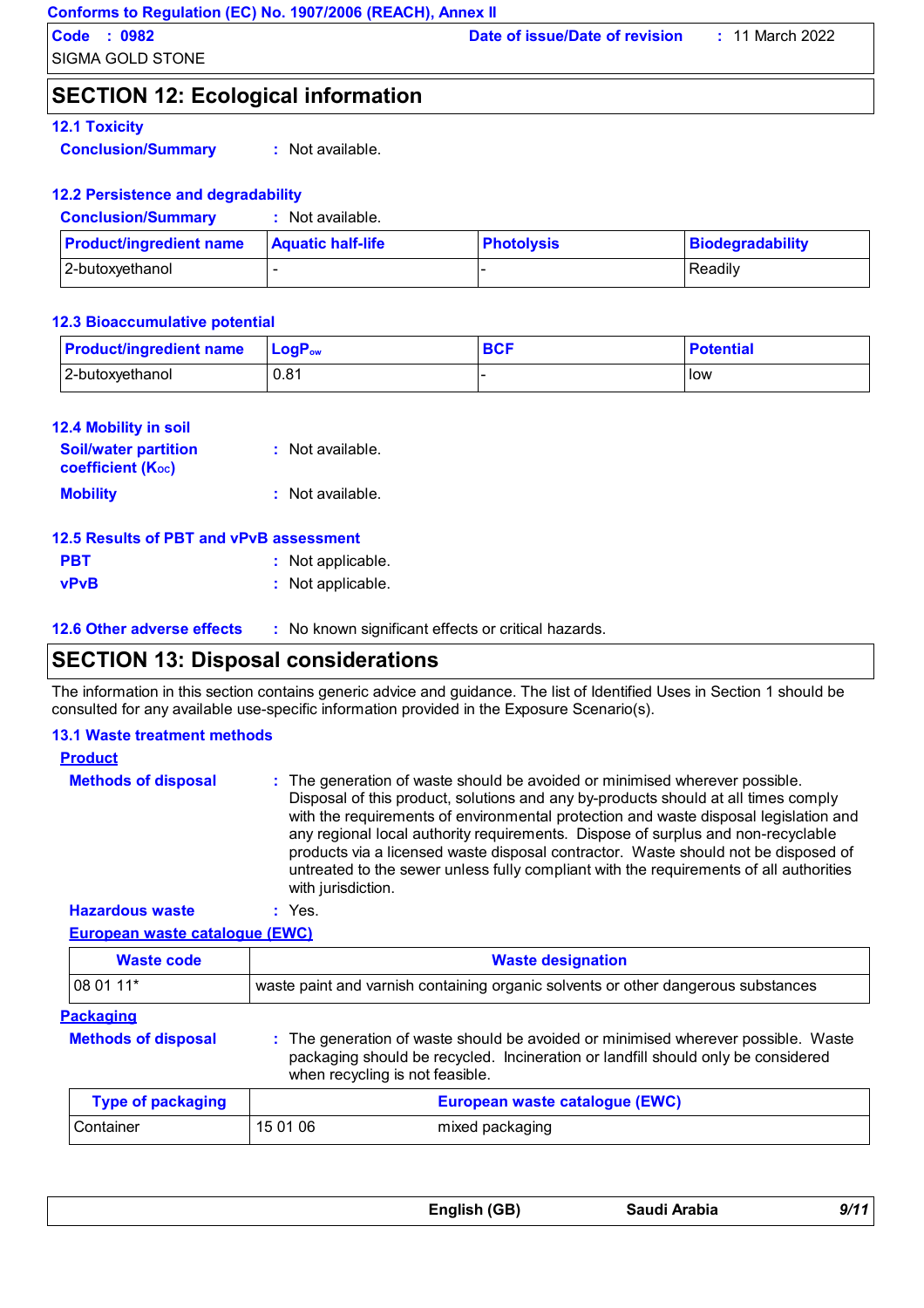SIGMA GOLD STONE

**Code : 0982 Date of issue/Date of revision :** 11 March 2022

# **SECTION 13: Disposal considerations**

**Special precautions :** This material and its container must be disposed of in a safe way. Empty containers or liners may retain some product residues. Avoid dispersal of spilt material and runoff and contact with soil, waterways, drains and sewers.

# **SECTION 14: Transport information**

|                                              | <b>ADR/RID</b>           | <b>IMDG</b>     | <b>IATA</b>              |
|----------------------------------------------|--------------------------|-----------------|--------------------------|
| 14.1 UN number                               | Not regulated.           | Not regulated.  | Not regulated.           |
| 14.2 UN proper<br>shipping name              | $\overline{\phantom{a}}$ |                 |                          |
| <b>14.3 Transport</b><br>hazard class(es)    | ۰                        |                 |                          |
| 14.4 Packing group  -                        |                          |                 | $\overline{\phantom{0}}$ |
| 14.5<br><b>Environmental</b><br>hazards      | No.                      | No.             | No.                      |
| <b>Marine pollutant</b><br><b>substances</b> | Not applicable.          | Not applicable. | Not applicable.          |

#### **Additional information**

| <b>ADR/RID</b> | : None identified. |
|----------------|--------------------|
| <b>IMDG</b>    | : None identified. |
| <b>IATA</b>    | : None identified. |

**Special precautions for user** : Transport within user's premises: always transport in closed containers that are upright and secure. Ensure that persons transporting the product know what to do in the event of an accident or spillage.

# **SECTION 15: Regulatory information**